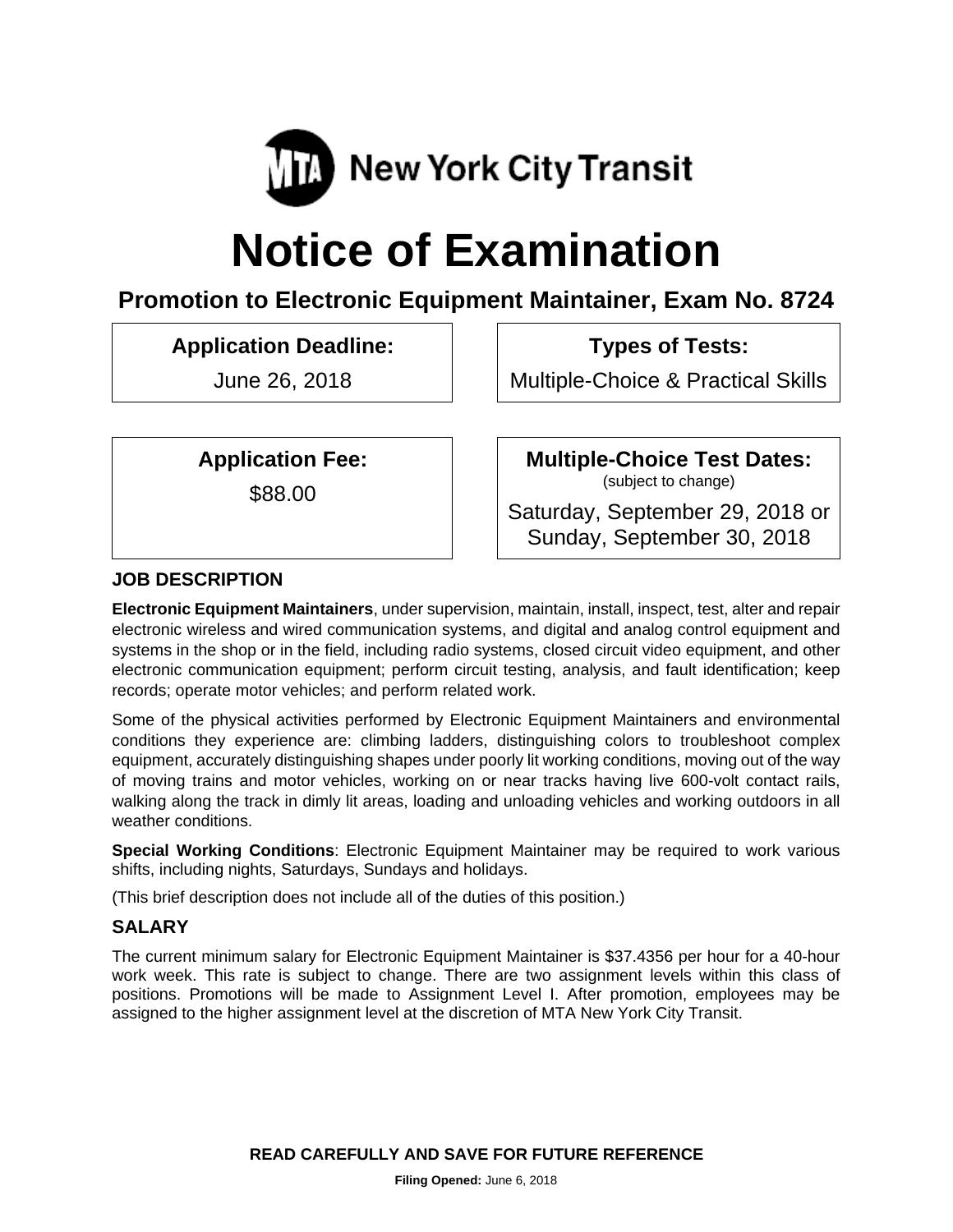## **ELIGIBILITY TO TAKE EXAMINATION**

This examination is open to each employee of MTA New York City Transit who **on the date of the Multiple-Choice & Practical Skills test:** 

- 1. Is permanently (not provisionally) employed in or appears on a Preferred List (see Note, below) for the title of Transit Electrical Helper working in Electronic Equipment Maintenance; and
- 2. Has been permanently employed in such title working in Electronic Equipment Maintenance for not less than one year; and
- 3. Is not otherwise ineligible.

(Note: A "Preferred List" is a civil service list which is only for certain former permanent incumbents of the eligible title who have rehiring rights.)

This examination is also open to employees who were appointed to an eligible title pursuant to New York State Civil Service Law, section 55-a, and who meet all other eligibility requirements.

You are responsible for determining whether you meet the eligibility requirements for this examination prior to submitting the *Application*. If you do not know if you are eligible check with **your department's Human Resources representative**. You may be given the test before we verify your eligibility. If you are marked "Not Eligible," your application fee will **not** be refunded and you will **not** receive a score.

This examination is **not** open to employees of MaBSTOA or MTA Bus Company, or to employees of MTA agencies other than MTA New York City Transit.

#### **REQUIREMENTS TO BE PROMOTED**

**Probationary Period:** At the time of promotion, you must have completed your probationary period in the eligible title as indicated in the above "Eligibility to Take Examination" section, and you must be permanently employed in that title or your name must appear on a Preferred List for the title at the time of promotion. Additionally, you must have served permanently in the eligible title for at least one year. Time served prior to a break in service of more than one year will not be credited.

**Driver License Requirement:** At the time of promotion, you must have a Motor Vehicle Driver License valid in the State of New York with no disqualifying restrictions that would preclude the performance of the duties of this title. If you have serious moving violations, a license suspension or an accident record you may be disqualified. This license must be maintained for the duration of your employment in the title.

**Drug Screening Requirement:** You must pass a drug screening in order to be promoted, and if promoted, you will be subject to random drug and alcohol tests for the duration of your employment. Additionally, if you have tested positive on a drug or alcohol test or had a refusal to test during preemployment or while employed by a Federal DOT-regulated employer during the applicable period, you must have completed the Substance Abuse Professional (SAP) process required by federal law in order to be promoted to this safety-sensitive position.

#### **HOW TO SUBMIT AN APPLICATION AND PAY THE APPLICATION FEE**

If you believe you meet the requirements in the "Eligibility to Take Examination" section, submit an application online by the last day of the application period unless you are requesting a Fee Waiver. Applicants who wish to request a Fee Waiver should refer to the "How to Submit an Application When Requesting a Fee Waiver" section below.

**Application Fee:** This fee is generally not refundable. Under special circumstances, you may be entitled to a refund. You should refer to the Department of Citywide Administrative Services ("DCAS") Exam Regulations to determine if you are entitled to a refund prior to requesting a refund. You can refer to the bottom of the last page of the Notice of Examination for instructions on how to obtain a copy of the DCAS Exam Regulations.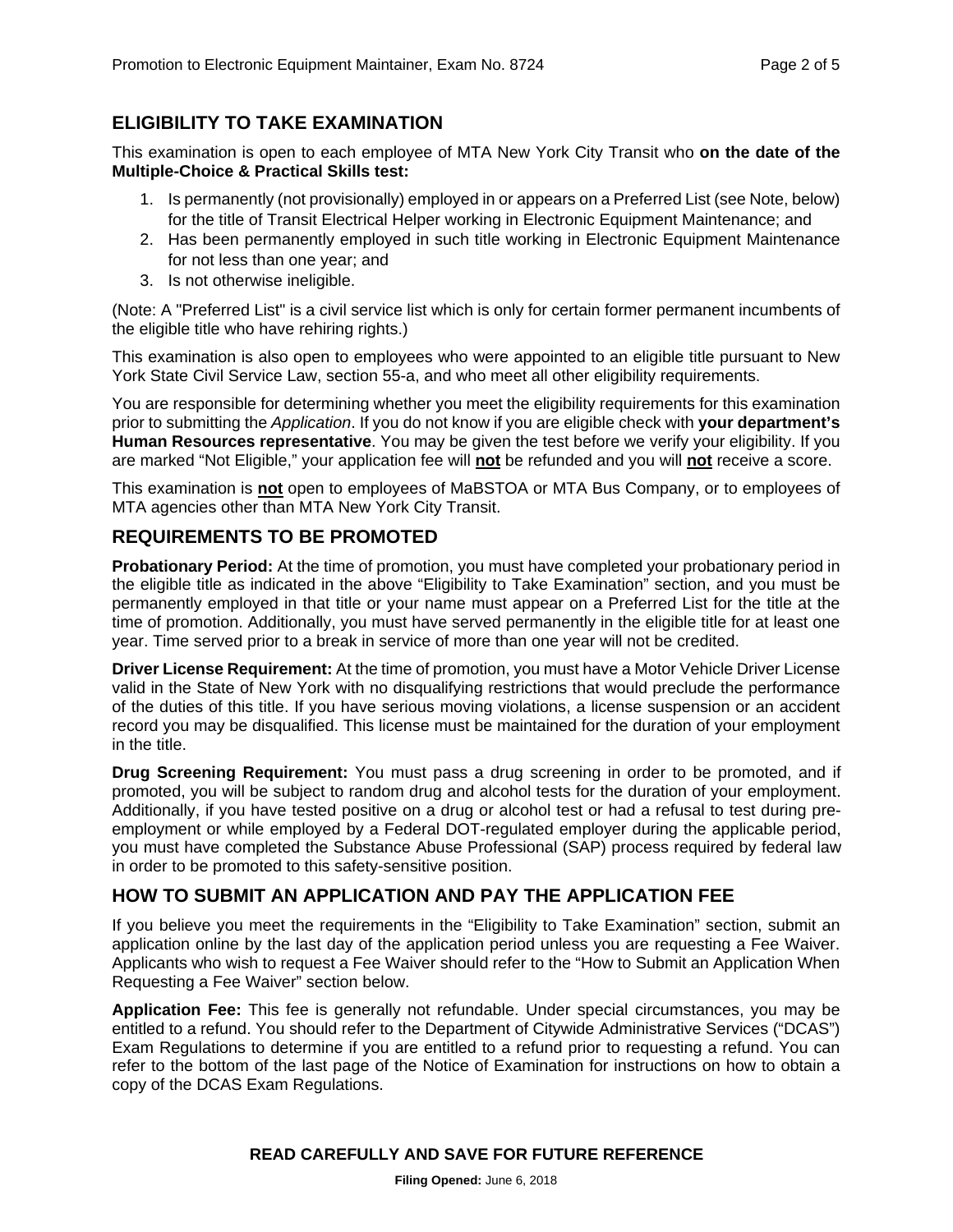### **HOW TO SUBMIT AN APPLICATION AND PAY THE APPLICATION FEE** (Continued)

#### **Online Applications:**

- 1. Apply using the "BSC" employee portal at www.mymta.info by the last day of the *Application*  period.
- 2. You must pay the *Application* fee via payroll deduction. Applicants who request a fee waiver must apply by mail.
- 3. You will be sent a confirmation number after you complete your *Application* and pay the application fee.

Save your confirmation numbers for future references and proof of filing an *Application.*

Computers with internet access are available on a limited basis at branches of the New York Public Library, the Brooklyn Public Library and the Queens Library to patrons with a valid library card.

#### **HOW TO SUBMIT AN APPLICATION WHEN REQUESTING A FEE WAIVER**

Applicants who wish to request a Fee Waiver must obtain an *Application* in person at the MTA New York City Transit Exam Information Center as indicated below and must submit the *Application* by mail to the address in the Correspondence section below **by the last day of the application period**.

MTA New York City Transit will not accept applications in person. Additional information on requesting an application fee waiver is available with the *Application*.

**MTA New York City Transit Exam Information Center**: Open Monday through Friday, from 9 AM to 3 PM, in the lobby at 180 Livingston Street, Brooklyn, New York. Directions: take the A, C, F, or R trains to the Jay Street-Metro Tech Station, or the 2, 3, or G train to the Hoyt Street Station.

#### **ADMISSION LETTER**

An *Admission Letter* will be mailed to you about 10 days before the first date of the multiple-choice test. If you do not receive an *Admission Letter* at least 4 days before this date, you may obtain a duplicate letter at the MTA New York City Transit Exam Information Center (as indicated above). A paper copy of the *Admission Letter* is your ticket for admission to the test.

#### **THE TEST**

You will be given a qualifying multiple-choice test and a competitive practical skills test. You must achieve a score of at least 70% to pass each test. Only those who pass the multiple-choice test will be scheduled to take the practical skills test. Your score on the competitive practical skills test will determine 85% of your final score. Your seniority will determine the remaining 15%.

You must pass the qualifying multiple-choice test and the competitive practical skills test to have your seniority credited. Your seniority score will be 70 plus ½ point for each three months of completed, permanent, continuous service with an agency under the jurisdiction of the Commissioner, Department of Citywide Administrative Services, in permanent competitive class titles. Your service will be credited through the first date of the **competitive** practical skills test, up to a maximum of 15 years. Time served prior to a break in service of more than one year will not be credited.

Veterans' or Disabled Veterans' Credit will be granted only to eligible passing candidates who request that they be applied. Veterans' or Disabled Veterans' Credit should be requested at the time of application, but **must** be requested before the date the eligible list is established. Claims for Veterans' or Disabled Veterans' Credit cannot be made once the eligible list is established.

(Continued)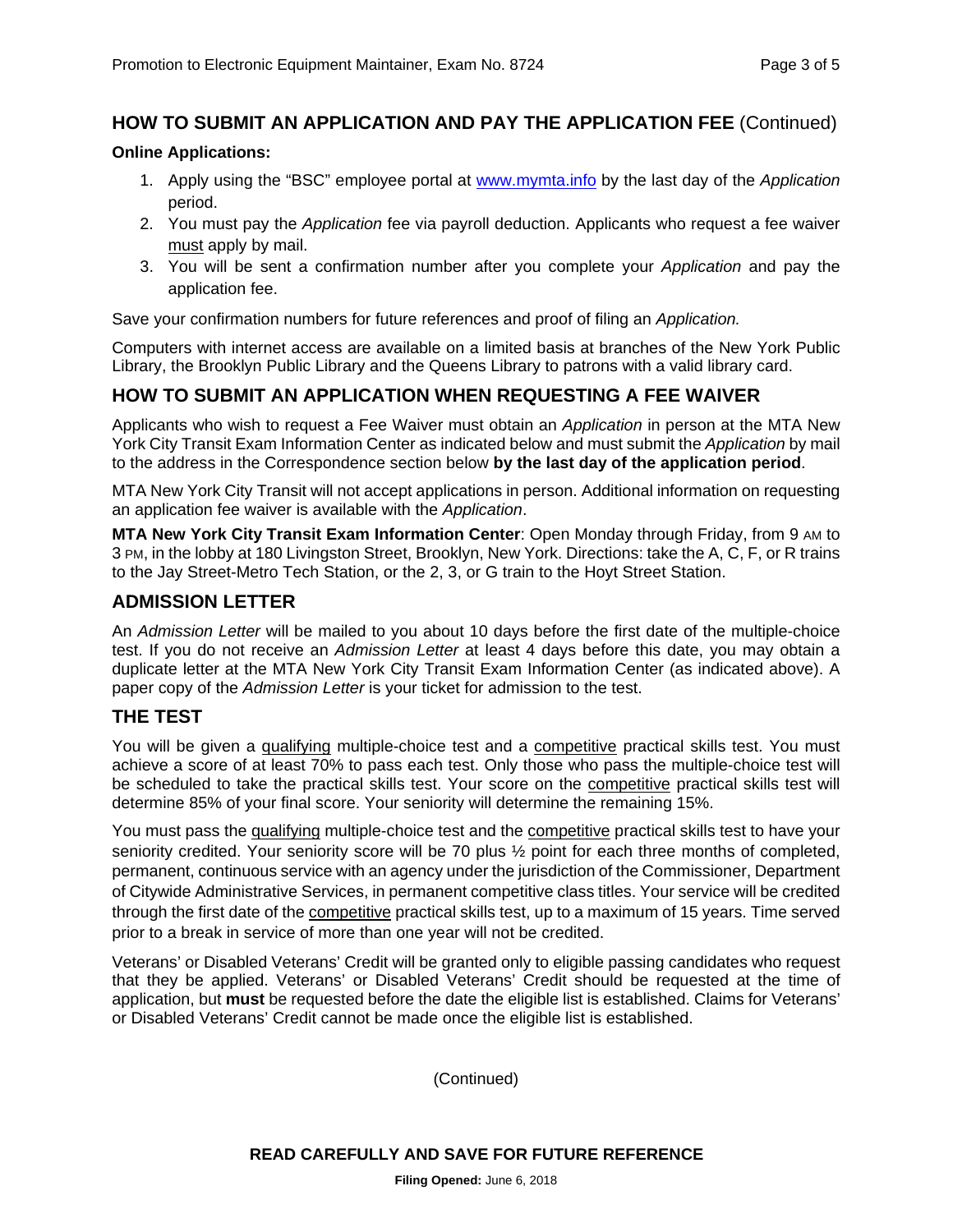# **THE TEST** (Continued)

The qualifying multiple-choice test may include questions on basic electronic and electrical theory; proper selection and use of tools, instruments and materials; safe, proper and efficient work practices; reading and interpreting electrical schematics; and other related areas.

The competitive practical skills test may require you to perform tasks related to the installation, testing, maintenance and repair of electronic and electrical communications equipment, including the proper use of hand tools, meters and other testing equipment, and safe work practices and procedures.

# **TEST ADMINISTRATION GUIDELINES**

**Warning:** You are not permitted to enter the test site with cellular phones, smart watches, beepers, pagers, cameras, portable media players, or other electronic devices. Calculators are permitted; however, they must be hand-held, battery or solar powered, numeric only. Calculators with functions **other than** addition, subtraction, multiplication and division **are prohibited.** Electronic devices with an alphabetic keyboard, word processing, or data recording capabilities, such as planners, organizers, etc., are prohibited. If you use any of these devices in the testing site building at any time before, during, or after the practical skills test, you may **not** receive your test results, your test score may be nullified, and your application fee will **not** be refunded.

You may not have any other person, including children, present with you while you are being processed for or taking the test, and no one may wait for you inside of the test site while you are taking the test.

**Leaving:** You must leave the test site once you finish the test. If you leave the test site after being fingerprinted but before finishing the test, you will not be permitted to re-enter. If you disregard this instruction and re-enter the test site, you may not receive your test results, your test score may be nullified, and your application fee will not be refunded

**Proof of Identity**: You must present your MTA New York City Transit employee ID when you arrive to take each test.

# **THE TEST RESULTS**

If you pass both the multiple-choice test and the practical skills test and are marked eligible, your name will be placed in final score order on an eligible list and you will be given a list number. You will be notified by mail of your test results. If you meet all requirements and conditions, you will be considered for promotion when your name is reached on the eligible list.

#### **ADDITIONAL INFORMATION**

**Training:** You are required to complete and pass all parts of a training course before the end of an 18-month probationary period. Those probationary employees who do not complete this training course will be terminated.

#### **SPECIAL ARRANGEMENTS**

**Late Filing:** Consult with **your department's Human Resources representative** to determine the procedure for filing a late *Application* if you meet one of the following conditions:

- 1. You are absent from work for at least one-half of the application period and are unable to apply for reasons such as vacation, sick leave or military duty; or
- 2. You become eligible after the above application period, but on or before the first day of the Multiple-Choice & Practical Skills test.

(Continued)